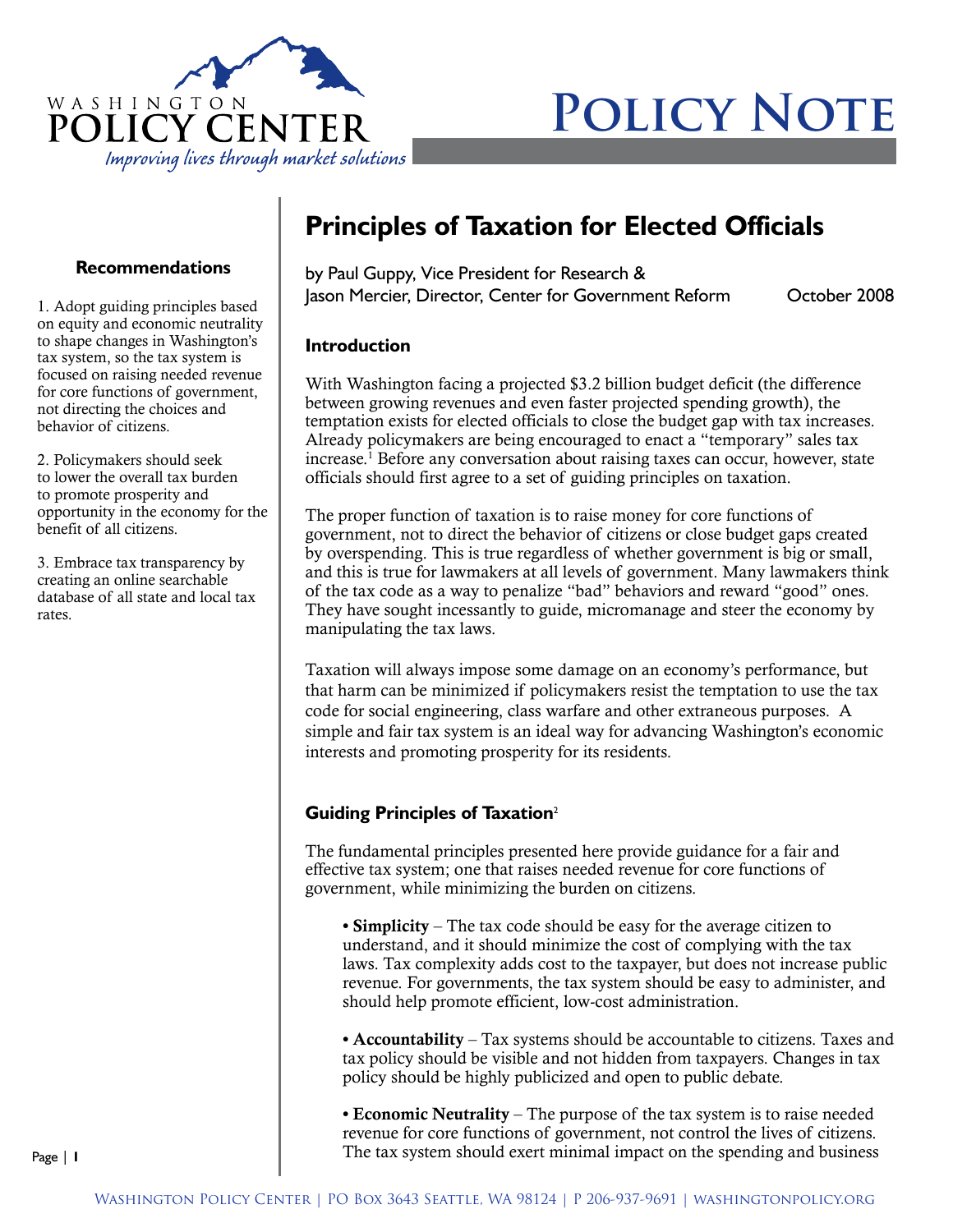decisions of individuals and businesses.

• Equity and Fairness – Fairness means all taxpayers should be treated the same. The government should not use the tax system to pick winners and losers in society, or unfairly shift the tax burden onto one class of citizens. The tax system should not be used to punish success or to "soak the rich."

• **Complementary** – The tax code should help maintain a healthy relationship between the state and local governments. The state should always be mindful of how its tax decisions affect local governments so they are not working against each other – with the taxpayer caught in the middle.

• Competitiveness – A low tax burden can be a tool for Washington's economic development by retaining and attracting productive business activity. A high-quality revenue system will be responsive to competition from other states.

• Balance – An effective tax system should be broad-based, avoid special exemptions, and utilize a low overall tax rate with few loopholes.

• Reliability – A high-quality tax system should be stable, providing certainty in taxation and in revenue flows. It should provide certainty of financial planning for individuals and businesses.

While these guiding principles are important, there are inherent problems with any system of taxation. Basically, taxation reduces spending on private sector goods and services traded in the free market. The benefits of free exchange – to both the purchaser and seller – are reduced when trade is restrained by taxation. The way that taxes restrain private trade varies.

Income and property taxes reduce incomes to taxpayers, lowering their demand for goods and services. Sales and excise taxes increase costs to suppliers, reducing their willingness to provide goods at any given prices. In any case, taxes reduce private trade and curtail job creation.

## **Benefits of a Low Tax Burden**

Since taxes lower the economic welfare of citizens, policymakers should try to minimize the economic and social problems that taxation imposes. Citizens then directly gain the benefits of a low tax burden. These benefits are summarized below:

• Faster economic growth – A tax system that allows citizens to keep more of what they earn spurs increased work, saving and investment. A low tax burden would mean a competitive advantage for Washington over states with high-rate, overly progressive tax systems.

• Greater wealth creation – Low taxes significantly boost the value of all income-producing assets and help citizens maximize their fullest economic potential, thereby broadening the tax base.

• End micromanagement and political favoritism – A complex, high-rate tax system favors interests that are able to exert influence in the state capitol, and who can negotiate narrow exemptions and tax benefits. "A fair field and no favors" is a good motto for a strong tax system.

• Increased civic involvement – A complex, high-rate tax system makes it nearly impossible for the average citizen to understand how and why the